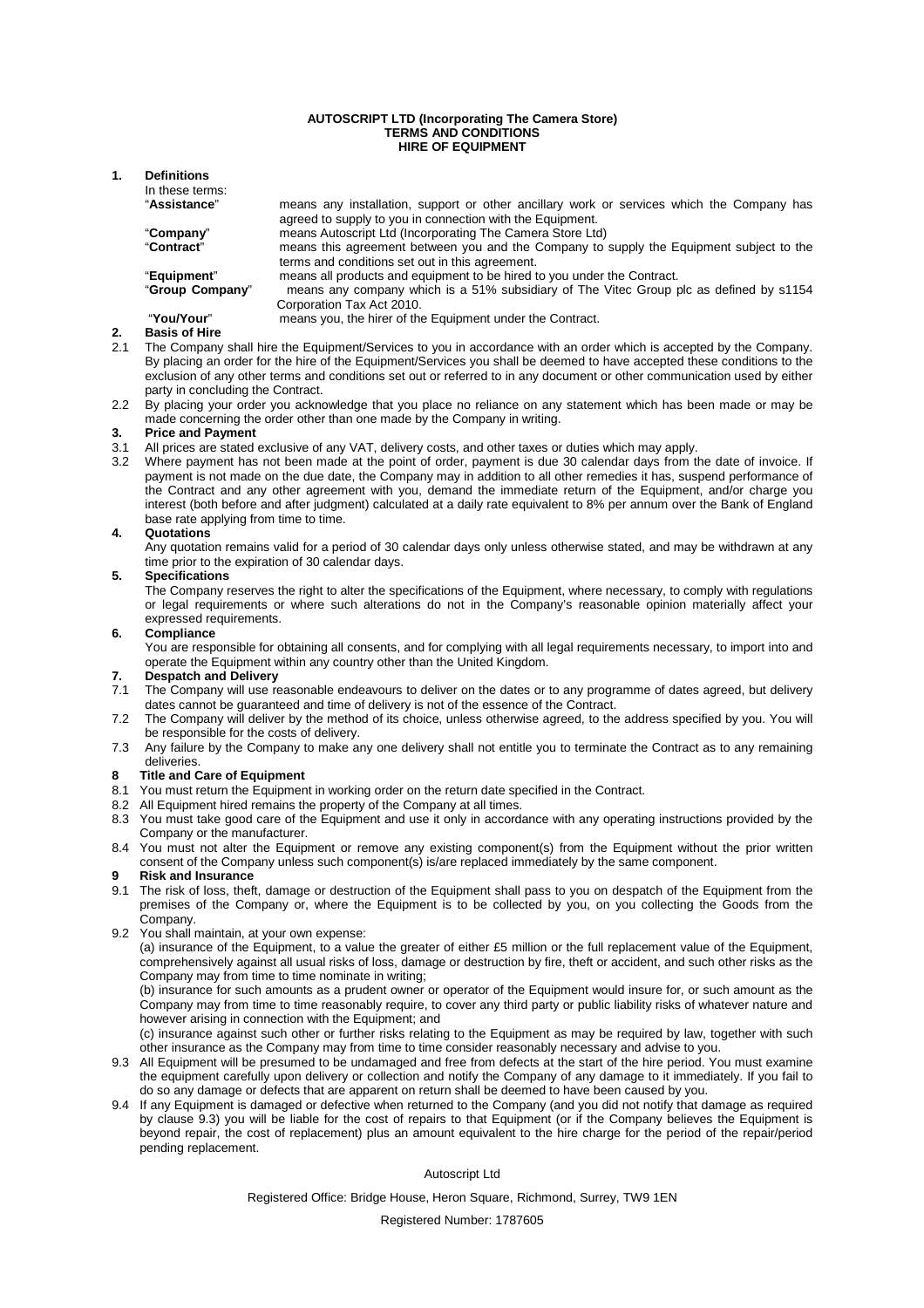#### **10 Late Return and Cancellation Charges**

- 10.1 If you fail to return the Equipment on the return date, we reserve the right to charge as follows:
	- (a) For Equipment returned within 21 calendar days of the return date, the full cost of hire of the Equipment for the extra period;
	- (b) For Equipment not returned within 21 calendar days of the return date, the cost of replacing the Equipment.
- 10.2 If you cancel your order (or return the Equipment before the return date) you shall be liable for cancellation fees as follows:
	- (a) Where the order is cancelled 5 calendar days or more before the commencement of the hire period: 50% of the full charge under the Contract.
	- (b) Where the order is cancelled less than 5 calendar days before the commencement of the hire period: 100% of the full charge under the Contract (including delivery).
	- (c) Where the hire has already commenced: 100% of the full charge under the Contract (including delivery).

#### **11 Assistance**

- 11.1 The Company may, at your request, provide Assistance to you in respect of the Contract. The cost of such Assistance shall be additional to the price due in respect of the hire of the Equipment.
- 11.2 The Company may use persons other than its employees to provide the Assistance.
- 11.3 Where the Assistance involves the secondment of the Company's designated personnel to you, they shall be subject to your direction, management, and control. You shall be responsible for all tasks performed by such personnel and the Company shall not be liable to you for any work which is performed negligently or otherwise unsatisfactorily by them. Nonetheless, if at any time during the Contract the performance or conduct of such personnel proves unsatisfactory, the Company shall take all reasonable steps to provide replacement personnel acceptable to you as soon as is reasonably practicable.
- 11.4 You shall ensure compliance with all applicable laws, regulations and regulatory requirements as regards business permits, licences or consents that may be required in relation to the Assistance. You shall provide such assistance as the Company considers reasonable in obtaining work visas and permits for the Company's staff.
- 11.5 You shall take all precautions to safeguard the health and safety of the Company's designated personnel whilst working at your premises, and shall ensure that all of your equipment shall at all times comply with all applicable laws, regulations, regulatory requirements and codes of practice.
- 11.6 Any equipment which belongs to you and which is used by the Company's designated personnel, whether at your premises or elsewhere, shall remain at your risk and the Company shall not assume any responsibility or liability for the safety or security of such equipment.

#### **12 Intellectual Property**

- 12.1 All intellectual property rights associated with the Equipment and in any illustrations, drawings and other documents supplied by the Company, remain vested in the Company.
- 12.2 All computer programs, software or firmware supplied by the Company are provided by means of a non-exclusive, revocable license to use on a specified machine, are to be kept confidential by you, and not to be further copied or divulged to any other party without the Company's prior written consent.
- 12.3 You shall not contact directly or indirectly any of the Company's suppliers and/or manufacturers in order to seek a licence of any trade names or trademarks or patents if any, relating to Equipment.
- 12.4 You will bring immediately to the Company's notice any third party infringement of the Company's intellectual property rights of which you become aware.

#### **13 Limitation and Exclusion of Liability**

- 13.1 The Company shall not be under any liability to you under the Contract or any collateral contract for any indirect loss and/or expenses, including loss of income, profits or contracts or for any incidental, indirect, special or consequential loss or damage of any kind whatsoever arising and whether caused by negligence, breach of contract or otherwise.
- 13.2 The Company's maximum aggregate liability to you or any third party, in respect of any contract, whether arising under any indemnity, for any breach of its obligations under this Contract, negligence or otherwise, shall be limited to the price payable by you pursuant to such contract.
- 13.3 Nothing in this agreement or in any contract shall exclude or in any way limit either party's liability for fraud or for death or personal injury caused by its negligence, or any other liability to the extent that such liability may not be excluded or limited as a matter of law.

#### **14 Indemnity**

You indemnify the Company against all losses, costs, claims, expenses, damages, demands and/or any liabilities which the Company may suffer by reason of your use of the Equipment (or any third party authorised by you) including, for example any infringement of copyright, performing right or other similar right.

#### **15 Termination**

If you (i) fail to make any payment when due under this Contract or any contract with a Group Company; or (ii) become insolvent, have a receiver, administrative receiver, administrator or manager appointed over all or any part of your assets or business, make any composition or arrangement with your creditors, take or suffer any similar action in consequence of debt or an order for resolution is made for your dissolution or liquidation (other than for the purposes of solvent amalgamation or reconstruction); (iii) exceed the credit limit, if any, specified by the Company from time to time; the Company shall have the following rights at its option without incurring any liability, which rights shall be cumulative and shall not prevent the Company from also claiming damages and pursuing any other rights and remedies available to it:

- 15.1 to terminate this Contract;
- 15.2 to cancel any undelivered or uncompleted portion of the Contract and stop any Equipment in transit to you;<br>15.3 to cancel any other contract with you: and
- to cancel any other contract with you; and
- 15.4 to demand immediate payment of any outstanding amounts which shall thereupon become due and payable.

#### **16 Force Majeure**

The Company shall not be responsible or liable for its failure to perform its obligations, if such failure is beyond the control of the Company, or beyond the control of the suppliers of the Company, whether caused by acts of God, unavailability or shortages of materials or energy necessary to produce and/or deliver the Equipment by usual modes of transportation, fire, flood, wars, embargo, strikes, labour disputes, explosions, riots, of laws, rules, regulations, restrictions or orders of any governmental authority, or any other cause, other than financial, beyond the control of the Company or its suppliers.

#### Autoscript Ltd

Registered Office: Bridge House, Heron Square, Richmond, Surrey, TW9 1EN

Registered Number: 1787605